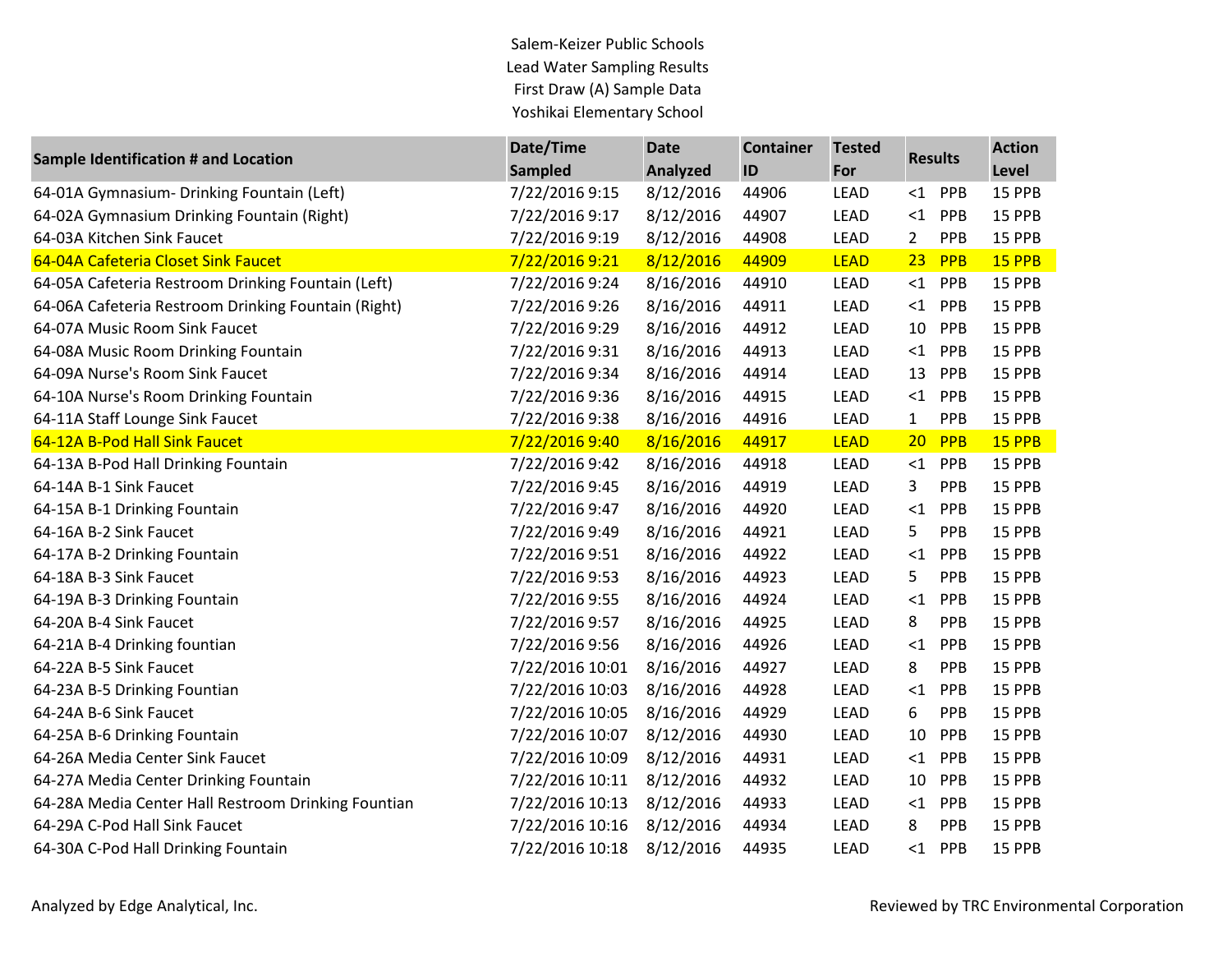Salem-Keizer Public Schools Lead Water Sampling Results First Draw (A) Sample Data Yoshikai Elementary School

| <b>Sample Identification # and Location</b> | Date/Time       | <b>Date</b>     | <b>Container</b> | <b>Tested</b> | <b>Results</b> |     | <b>Action</b> |
|---------------------------------------------|-----------------|-----------------|------------------|---------------|----------------|-----|---------------|
|                                             | <b>Sampled</b>  | <b>Analyzed</b> | ID               | For           |                |     | Level         |
| 64-31A C-1 Sink Faucet                      | 7/22/2016 10:20 | 8/12/2016       | 44936            | LEAD          | 11             | PPB | 15 PPB        |
| 64-32A C-1 Drinking Fountain                | 7/22/2016 10:22 | 8/16/2016       | 44937            | LEAD          | $\leq$ 1       | PPB | 15 PPB        |
| 64-33A C-2 Sink Faucet                      | 7/22/2016 10:24 | 8/12/2016       | 44938            | LEAD          | 10             | PPB | 15 PPB        |
| 64-34A C-2 Drinking Fountain                | 7/22/2016 10:26 | 8/12/2016       | 44939            | <b>LEAD</b>   | ${<}1$         | PPB | 15 PPB        |
| 64-35A C-3 Sink Faucet                      | 7/22/2016 10:28 | 8/16/2016       | 44940            | <b>LEAD</b>   | 9              | PPB | 15 PPB        |
| 64-36A C-3 Drinking Fountain                | 7/22/2016 10:30 | 8/16/2016       | 44941            | <b>LEAD</b>   | $<$ 1          | PPB | 15 PPB        |
| 64-37A C-4 Sink Faucet                      | 7/22/2016 10:32 | 8/16/2016       | 44942            | <b>LEAD</b>   | 9              | PPB | 15 PPB        |
| 64-38A c-4 Drinking Fountain                | 7/22/2016 10:34 | 8/16/2016       | 44943            | <b>LEAD</b>   | <1             | PPB | 15 PPB        |
| 64-39A C-5 Sink Faucet                      | 7/22/2016 10:36 | 8/16/2016       | 44944            | LEAD          | 8              | PPB | 15 PPB        |
| 64-40A C-5 Drinking Fountain                | 7/22/2016 10:38 | 8/16/2016       | 44945            | <b>LEAD</b>   | ${<}1$         | PPB | 15 PPB        |
| 64-41A C-6 Sink Faucet                      | 7/22/2016 10:40 | 8/16/2016       | 44946            | LEAD          | 10             | PPB | 15 PPB        |
| 64-42A C-6 Drinking Fountain                | 7/22/2016 10:42 | 8/16/2016       | 44947            | <b>LEAD</b>   | $<$ 1          | PPB | 15 PPB        |
| 64-43A A-Pod Hall Sink Faucet               | 7/22/2016 10:45 | 8/16/2016       | 44948            | LEAD          | 9              | PPB | 15 PPB        |
| 64-44A A-Pod Hall Drinking Fountain         | 7/22/2016 10:47 | 8/16/2016       | 44949            | <b>LEAD</b>   | <1             | PPB | 15 PPB        |
| 64-45A A-1 Sink Faucet                      | 7/22/2016 10:49 | 8/16/2016       | 44950            | <b>LEAD</b>   | 6              | PPB | 15 PPB        |
| 64-46A A-1 Drinking Fountain                | 7/22/2016 10:51 | 8/16/2016       | 44951            | <b>LEAD</b>   | <1             | PPB | 15 PPB        |
| 64-47A A-2 Sink Faucet                      | 7/22/2016 10:53 | 8/16/2016       | 44952            | LEAD          | 4              | PPB | 15 PPB        |
| 64-48A A-2 Drinking Fountain                | 7/22/2016 10:55 | 8/16/2016       | 44953            | <b>LEAD</b>   | <1             | PPB | 15 PPB        |
| 64-49A A-3 Sink Faucet                      | 7/22/2016 10:57 | 8/16/2016       | 44954            | LEAD          | 6              | PPB | 15 PPB        |
| 64-50A A-3 Drinking Fountain                | 7/22/2016 10:59 | 8/16/2016       | 44955            | LEAD          | ${<}1$         | PPB | 15 PPB        |
| 64-51A A-4 Sink Faucet                      | 7/22/2016 11:01 | 8/16/2016       | 44956            | LEAD          | 5              | PPB | 15 PPB        |
| 64-52A A-4 Drinking Fountain                | 7/22/2016 11:03 | 8/16/2016       | 44957            | <b>LEAD</b>   | <1             | PPB | 15 PPB        |
| 64-53A A-5 Sink Faucet                      | 7/22/2016 11:05 | 8/16/2016       | 44958            | <b>LEAD</b>   | 6              | PPB | 15 PPB        |
| 64-54A A-5 Drinking Fountain                | 7/22/2016 11:07 | 8/16/2016       | 44959            | <b>LEAD</b>   | $<$ 1          | PPB | 15 PPB        |
| 64-55A A-6 Sink Faucet                      | 7/22/2016 11:09 | 8/16/2016       | 44960            | LEAD          | 8              | PPB | 15 PPB        |
| 64-56A A-6 Drinking Fountain                | 7/22/2016 11:11 | 8/16/2016       | 44961            | LEAD          | <1             | PPB | 15 PPB        |
| 64-57A Portable 603 Sink Faucet             | 7/22/2016 11:15 | 8/16/2016       | 44962            | LEAD          | $\overline{2}$ | PPB | 15 PPB        |
| 64-58A Portable 603 Drinking Fountain       | 7/22/2016 11:17 | 8/16/2016       | 44963            | LEAD          | ${<}1$         | PPB | 15 PPB        |
| 64-59A Portable 604 Sink Faucet             | 7/22/2016 11:19 | 8/16/2016       | 44964            | <b>LEAD</b>   | 3              | PPB | 15 PPB        |
| 64-60A Portable 604 Drinking Fountain       | 7/22/2016 11:21 | 8/16/2016       | 44965            | <b>LEAD</b>   | $<$ 1          | PPB | 15 PPB        |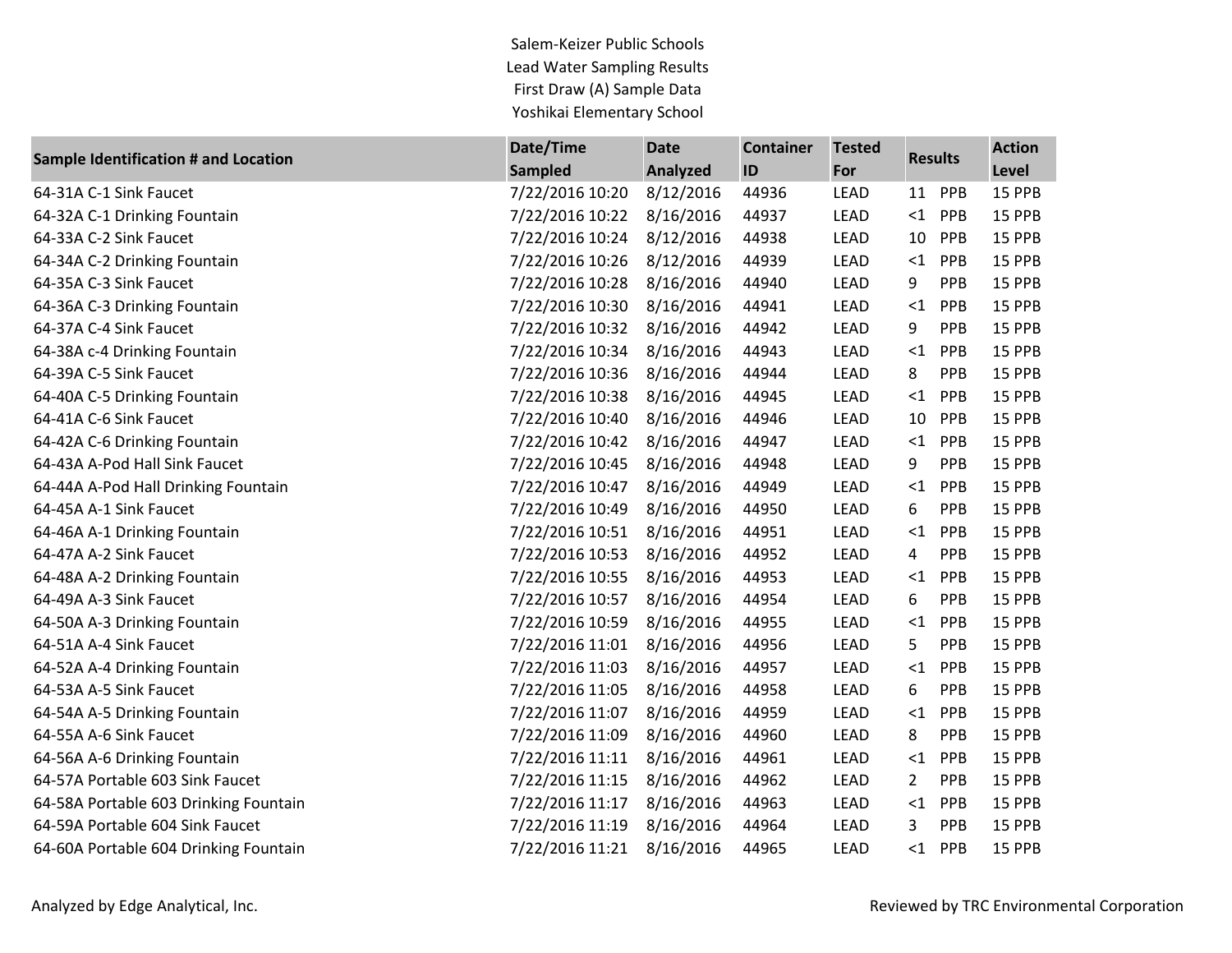Salem-Keizer Public Schools Lead Water Sampling Results First Draw (A) Sample Data Yoshikai Elementary School

| Sample Identification # and Location | Date/Time      | <b>Date</b>     | <b>Container</b> | <b>Tested</b> | <b>Results</b> | <b>Action</b> |
|--------------------------------------|----------------|-----------------|------------------|---------------|----------------|---------------|
|                                      | <b>Sampled</b> | <b>Analyzed</b> | <b>ID</b>        | For           |                | Level         |

EPA Action Level for Lead in Schools is 20 PPB

**SKPS Action Level for Lead is 15 PPB** 

**Highlighted samples are at or exceed the Salem-Keizer Public Schools (SKPS) Action Level**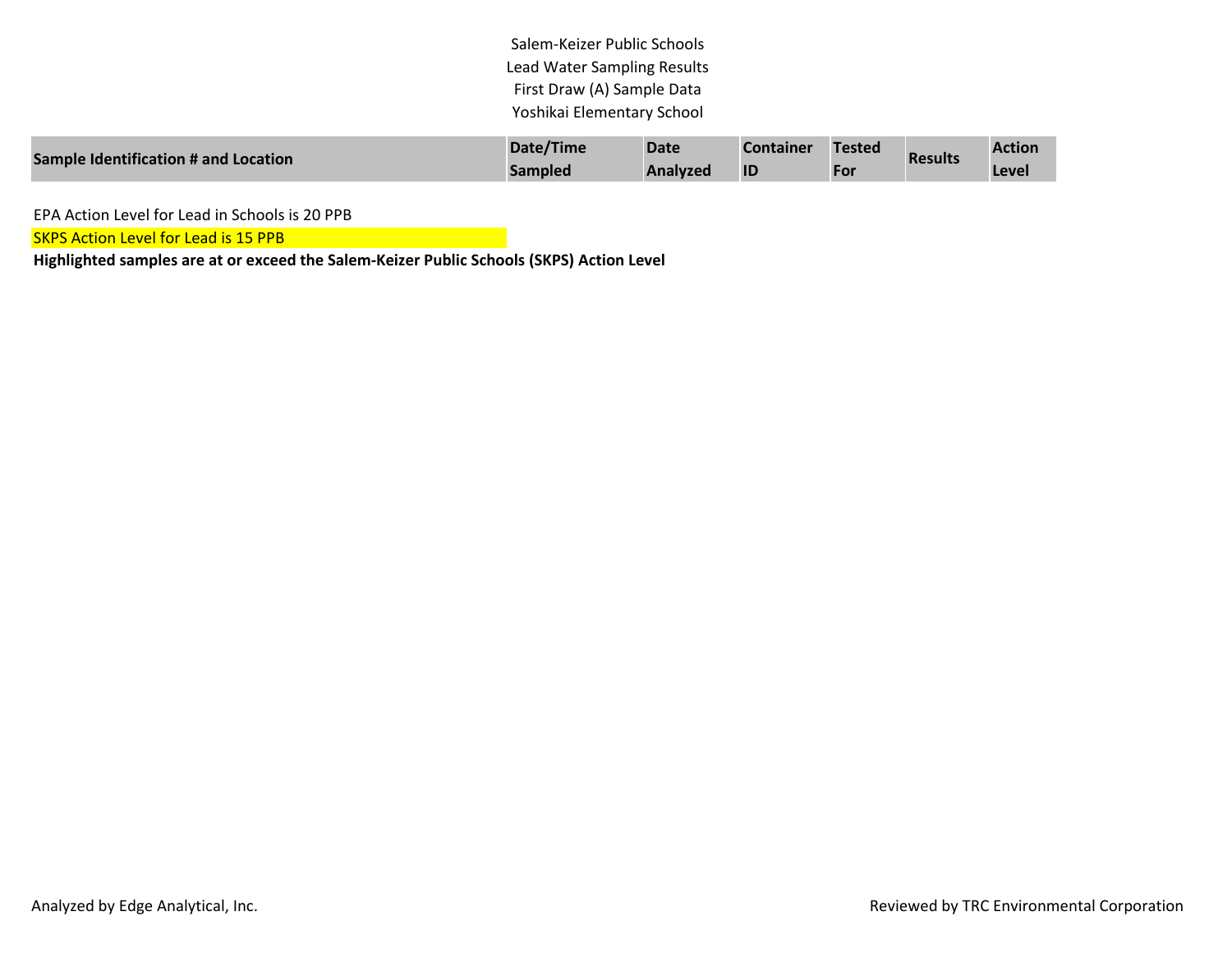Salem-Keizer Public Schools Lead Water Sampling Results Flushed (B) Sample Data Yoshikai Elementary School

| <b>Sample Identification # and Location</b> | Date/Time<br><b>Sampled</b> | <b>Date</b><br>Analyzed | <b>Container</b><br>ID | <b>Tested</b><br>For | <b>Results</b> |                 | <b>Action</b><br>Level |
|---------------------------------------------|-----------------------------|-------------------------|------------------------|----------------------|----------------|-----------------|------------------------|
| 64-04B Cafeteria Closet Sink Faucet         | 7/22/2016 9:22              | 9/6/2016                | 53433                  | LEAD                 |                | <b>PPR</b>      | <b>15 PPB</b>          |
| 64-12B B-Pod Hall Sink Faucet               | 7/22/2016 9:41              | 9/6/2016                | 53434                  | LEAD                 |                | PP <sub>B</sub> | 15 PPB                 |

EPA Action Level for Lead in Schools is 20 PPB

SKPS Action Level for Lead is 15 PPB

**Highlighted samples are at or exceed the Salem-Keizer Public Schools (SKPS) Action Level**